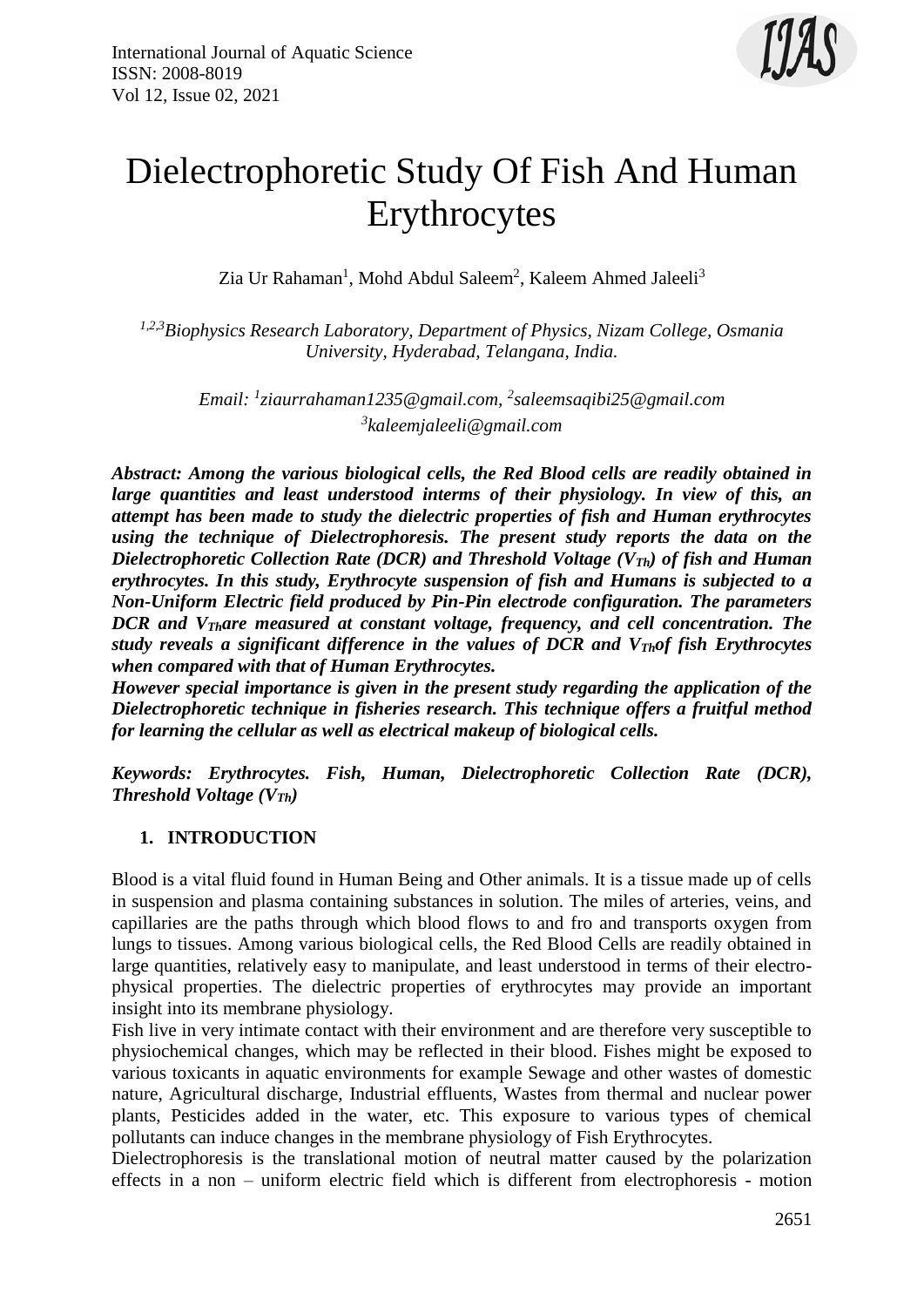

caused by the response to a free charge on a body in an electric field whether uniform or nonuniform. Dielectrophoresis is said to be positive when the neutral matter is attracted towards and negative when repelled from the stronger field region respectively (Pohl, H.A., et al., 1978). Analysis of biological matter at cellular and molecular levels are studied at the initial stages by Pohl. Herbert A. Pohl and Joen S.Crane (1971) studied the dielectric properties of Yeast cells using the Dielectrophoresis technique and they observed that yield of collected yeast cells increased linearly with increasing field strength and was directly proportional to the cell concentration. The effect of voltage, frequency, suspension conductivity, cell concentration, and exposure time of non-uniform electric field on yeast cells was determined in the frequency range of 3 kHz to 1.5 MHz by Gopala Krishna et al. (1989). Heller and coworkers (1960) studied the response of various organisms to a high field strength in the frequency range of  $10^5$  to  $10^8$ . Pearl chain formation, orientation, rapid rotation, and frequency-dependent orientation were observed due to this high field strength. Y Kikuchi (1991) subjected the RBC of different species of mammals and fish to a Nuclepore filtration testand suggested that the RBC filterability may not differ greatly in mammals and fish when compared at a comparative temperature. Kaleem Ahmed Jaleeli (1996) studied the behavior of normal and diseased human RBC using the Dielectrophoretic Technique. The DCR and VTh of diseased blood were compared with that of normal blood. Ramakrishna et al., (2009) obtained the data on DCR and VTh of cancer and healthy persons using the technique of Dielectrophoresis. Results revealed a significant difference in the values of DCR and  $V_{Th}$ of normal and cancer blood. Suresh Kumar et al. (2011) determined the excess permittivity of Normal human erythrocytes as a function of time at a constant frequency of 1 MHz. Generalov, V.M., et al. (2020) studied the dielectric properties of human red blood cells. They found out that the values of the complex permittivity, electrical capacitance, and dielectric loss tangent almost remain constant despite the changes in conductivity and the content of NaCl in the cell suspension.

The dielectrophoretic technique is a sensitive tool that detects subtle changes in the physiology of erythrocytes but has not yet been explored in the field of fisheries research even though it is more than three decades old. So here we attempted to study the membrane physiology of different fishes using this technique and compared it with human erythrocytes.

## **2. MATERIALS AND METHODS:**

In the present study, live Fishes: *Clarias Batrachus, Roho Labeo,* and *Channa Punctatus* were brought to Biophysics Research Laboratory, Department of Physics, Nizam College, Osmania University from one of the famous fish markets in Hyderabad.

# *Collection of Blood***:**

A blood sample of fish was collected from the caudal vein by introducing a disposable sterile syringe (2.5 ml) and the blood was then transferred into an anticoagulant tube containing EDTA. Here in the present study, EDTA was used as an anticoagulant. The same collection procedure was followed for three different fishes. A Human Blood sample of volume 2.5ml was collected from a Healthy donor and was stored in a heparin anticoagulant to prevent it from coagulation.

# *Experimental setup:*

The dielectrophoretic studies were carried out within one hour of the collection of samples. Fish and human erythrocytes were isolated from plasma by centrifuging the blood at 1500 rpm for 15 minutes. The erythrocytes were then washed in isotonic, glycine  $2.1\%$  – glucose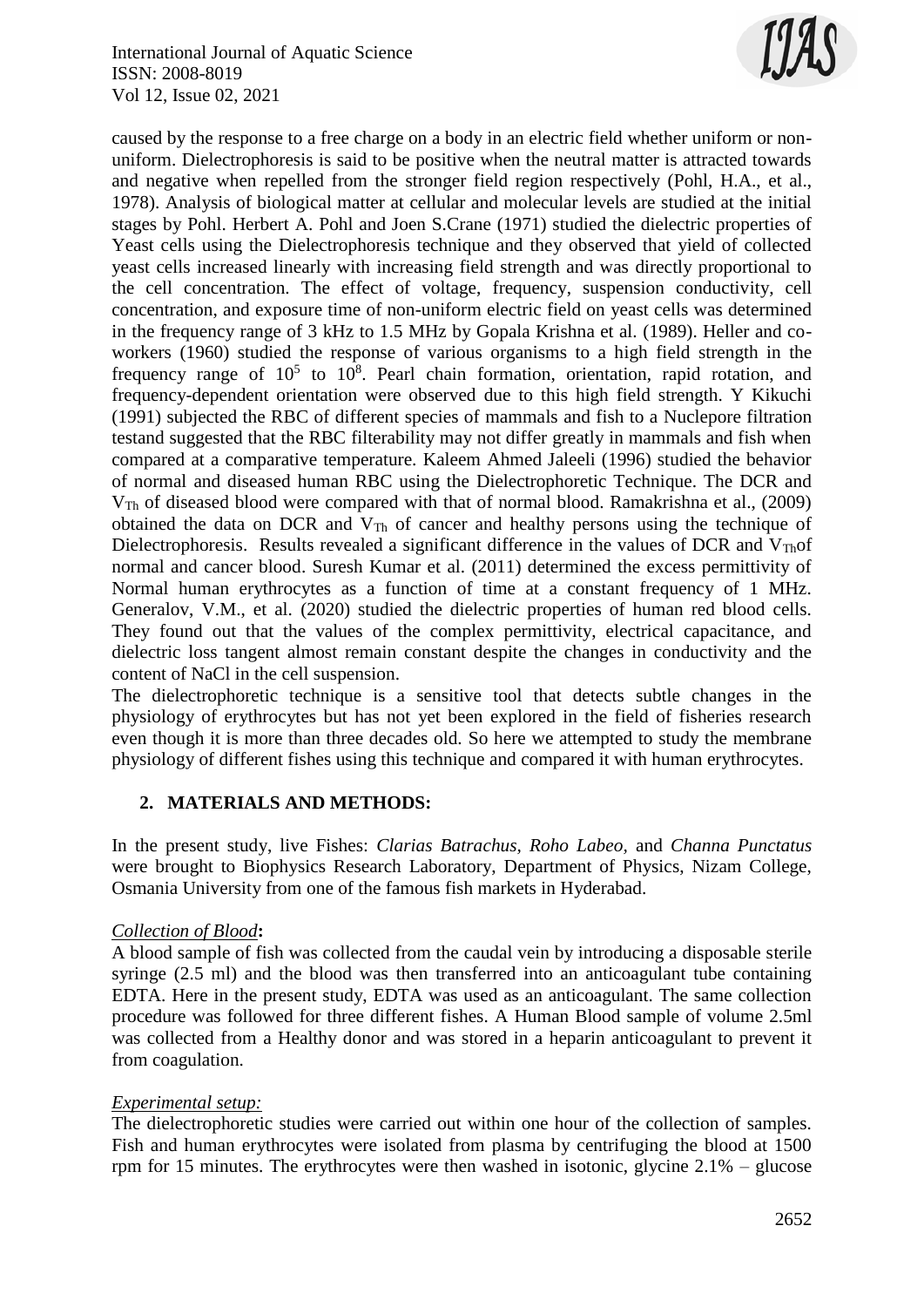International Journal of Aquatic Science ISSN: 2008-8019 Vol 12, Issue 02, 2021



5.5% solution in the volume ratio of 9:1. Washed erythrocytes were then mixed with the isotonic solution. The concentration of cells was determined using an RBC counting chamber and Spectro colorimeter, with an optical density as a guide (G. Gopala Krishna et al. (1989)). The same procedure was followed for human blood.

In this study, a Non-Uniform Electric Field is produced using Pin – Pin electrode configuration. It consists of a pair of platinum wires with a diameter of 280  $\mu$ m that is positioned 1mm above the surface of the glass slide in such a way that their axes aligned along the same straight line and their grounded tips facing each other. The two platinum wires are separated by a distance of  $310 \mu m$ . The wires were passed through a non-conducting ring with an internal diameter of 1cm. This ring was cemented on a glass slide and forms a pin-pin electrode chamber.This electrode chamber was mounted on a Digital microscope and observations were made on a Digital LCD Screen connected to Microscope as shown in Figure 1. The a. c. signals were drawn from the RF oscillator of 1 MHz frequency. When a.c. voltage is applied between the electrodes it producesa non-uniform electric field.Erythrocyte suspension of volume 2ml was placed in the chamber. When the signal generator is switched on, a non-uniform electric field is produced in the chamber, and erythrocytes were subjected to a Non-Uniform Electric Field (NUEF). The cells were in motion and were collected at the electrodes, forming a pearl chain (Figure 2), which is observed on the LCD computer screen connected to a microscope. The length of the chain for a fixed time of 1 min, called Dielectrophoretic collection rate (DCR) is measured. The detailed procedure about the dielectrophoretic setup is mentioned somewhere else (G. Gopala Krishna et al. (1989), Kaleem Ahmed Jaleeli, 1996).

Further for the first time threshold voltage  $(V_{Th})$  of fish erythrocyte was calculated. It is the minimum voltage at which the collection of erythrocytes takes place at the electrode.





Figure 2: Image of pearl chain formation

Figure 1: Experimental setup for Dielectrophoretic study

# **3. RESULT:**

Table 1: Data on Threshold Voltage and Dielectrophoretic Collection Rate of Human and Fish Erythrocytes

| <b>Sample</b>                      | <b>Threshold Voltage (VTh)</b> | <b>Dielectrophoretic</b><br>Collection Rate (DCR) in<br>um |
|------------------------------------|--------------------------------|------------------------------------------------------------|
| Human Erythrocytes                 | 20.33                          | 92.35                                                      |
| Fish Erythrocytes (Fresh<br>Water) |                                |                                                            |
| 1. Clarias Batrachus               | 12.03                          | 127.15                                                     |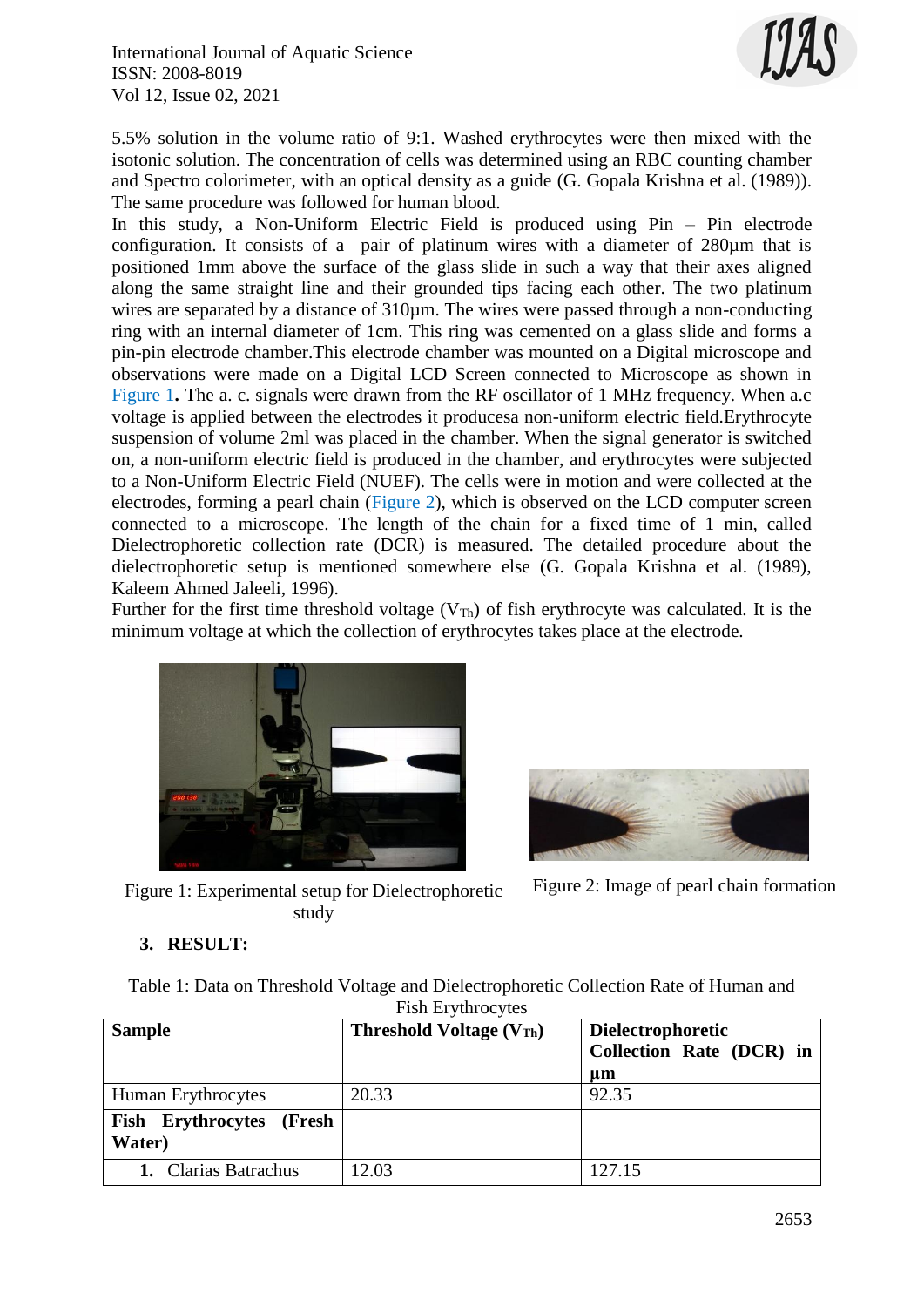International Journal of Aquatic Science ISSN: 2008-8019 Vol 12, Issue 02, 2021



| Roho Labeo<br>∸∙ | 10.43 | 133.27<br>199.ZI     |
|------------------|-------|----------------------|
| Channa Punctatus | 10.30 | 127.22<br>1 J I .J J |

Table 1 presents the data on Threshold Voltage (V<sub>Th</sub>) and Dielectrophoretic Collection Rate (DCR) of Human and Fish Erythrocytes. Dielectrophoretic Collection Rate and the Threshold voltage of fish and human erythrocytes differ significantly. In comparison to Human erythrocytes, the DCR value of Fish erythrocytes is very high.



Figure 3: Comparison of Dielectrophoretic Collection Rate of Human and Fish Erythrocytes

Figure 3 represents the comparison of the Dielectrophoretic Collection Rate (DCR) of Human and Fish Erythrocytes (of three fishes: Clarias Batrachus, Roho Labeo, and Channa Punctatus).

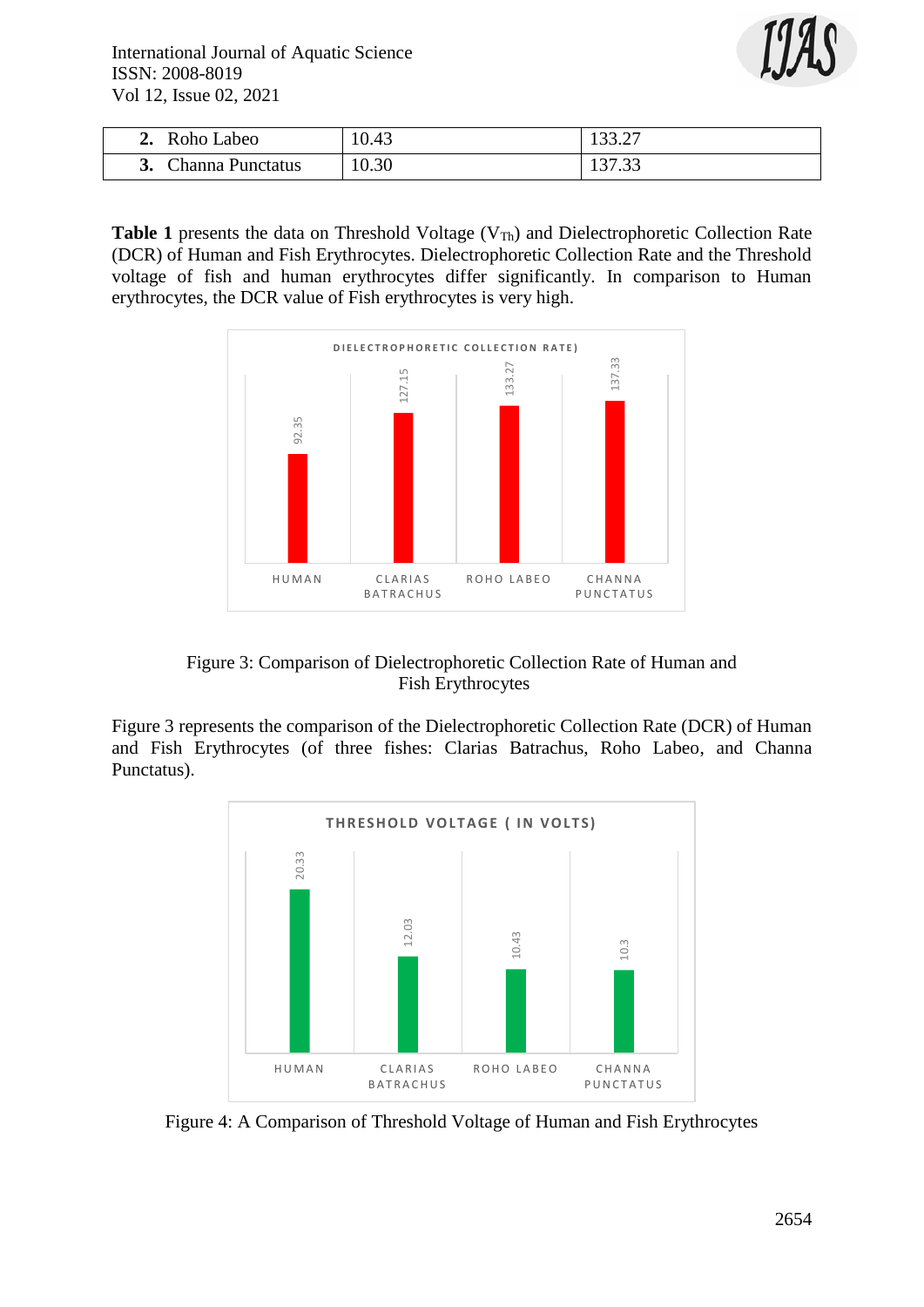

Figure 4 represents the comparison of the Threshold Voltage ( $V_{Th}$ ) of Human and Fish Erythrocytes (of three fishes: Clarias Batrachus, Roho Labeo, and Channa Punctatus).

## **4. DISUCSSION AND CONCLUSION:**

It is a well-known fact that Human erythrocytes are Non – Nucleated whereas fish erythrocytes are nucleated**.** Dielectric measurements of biological cells are very challenging and standard techniques of dielectric measurements cannot be applied to living cells. Hence, dielectric studies on suspended biological cells in a suitable medium can be possible only by using the technique of Dielectrophoresis. The subtle changes in the erythrocyte membrane can be sensed in a better way by using the technique of Biological cell Dielectrophoresis.

In the present investigation, DCR spectra of fish and human erythrocytes have been obtained using the technique of Dielectrophoresis. It can be observed that the DCR of Fish Erythrocytes is large in comparison to Human erythrocytes. Further, the DCR values of three fishes i.e., *Clarias Batrachus, Roho Labeo,* and *Channa Punctatus* are nearly the same. These changes in the Dielectrophoretic Collection Rate (DCR) of fish and human erythrocytes may be attributed to the changes in their membrane physiology along with the changes in their living environment. Here for the first time threshold voltage( $V_{Th}$ ) of fish erythrocyte has been determined at a frequency of 1 MHz. The threshold voltage  $(V_{Th})$  is the minimum applied voltage for which the erythrocytes start to get collected at the electrodes. Threshold voltage can be seen to vary inversely with DCR i.e., with the increase in the value of DCR,  $V_{Th}$  is decreasing.

This technique can be used as an important and easy tool in Fisheries research to detect the minute changes in the membrane physiology of fish due to various factors. So in the language of Dielectrophoresis, the changes in the aquatic environment which may cause disease in the Fish can be sensed at the erythrocyte membrane level using this technique.The erythrocyte seems to behave as a very sensitive sensor to pick up signals and store them in its membrane due to which it may drive the membrane towards a more dielectric and less conductive state or vice – versa, thereby showing that the molecular organization and electrostatic interaction among the molecules is also a function of erythrocyte environment.

#### **Conflict of Interest:**

The authors declare that they have no conflict of interest that could have influenced the work reported in this paper.

#### **Funding:**

This research work is not funded by any organization

## **5. REFERENCES:**

- [1] G. Gopala Krishna, A.K.W. Anwar Ali, D. Ram Mohan and Adeel Ahmed (1989) Dielectrophoretic study of Human erythrocytes. Journal of Biomedical Engineering, Volume 11, Issue 5, pages 375-380, [https://doi.org/10.1016/0141-5425\(89\) 90099-X.](https://doi.org/10.1016/0141-5425(89)%2090099-X)
- [2] Generalov, V.M., Safatov, A.S., Kruchinina, M.V., A.A.Gromov, G.A.Buryak, K.V.Generalov and V.N.Kruchinin (2020) Dielectric Properties of the Human Red Blood Cell. Meas Tech 63, 580-586[,https://doi.org/10.1007/s11018-020-01826-9](https://doi.org/10.1007/s11018-020-01826-9) .
- [3] Herbert A. Pohl and Joe S. Crane (1971) Dielectrophoresis of cell. Biophysical Journal, 11(9): 711-727.
- [4] Heller J.H., A.A Texeira –Pinto, L.L Nejelski, and J.L. Cutler (1960) The behaviour of unicellular organisms in an electromagnetic field. Exp. Cell Res, 20:548.